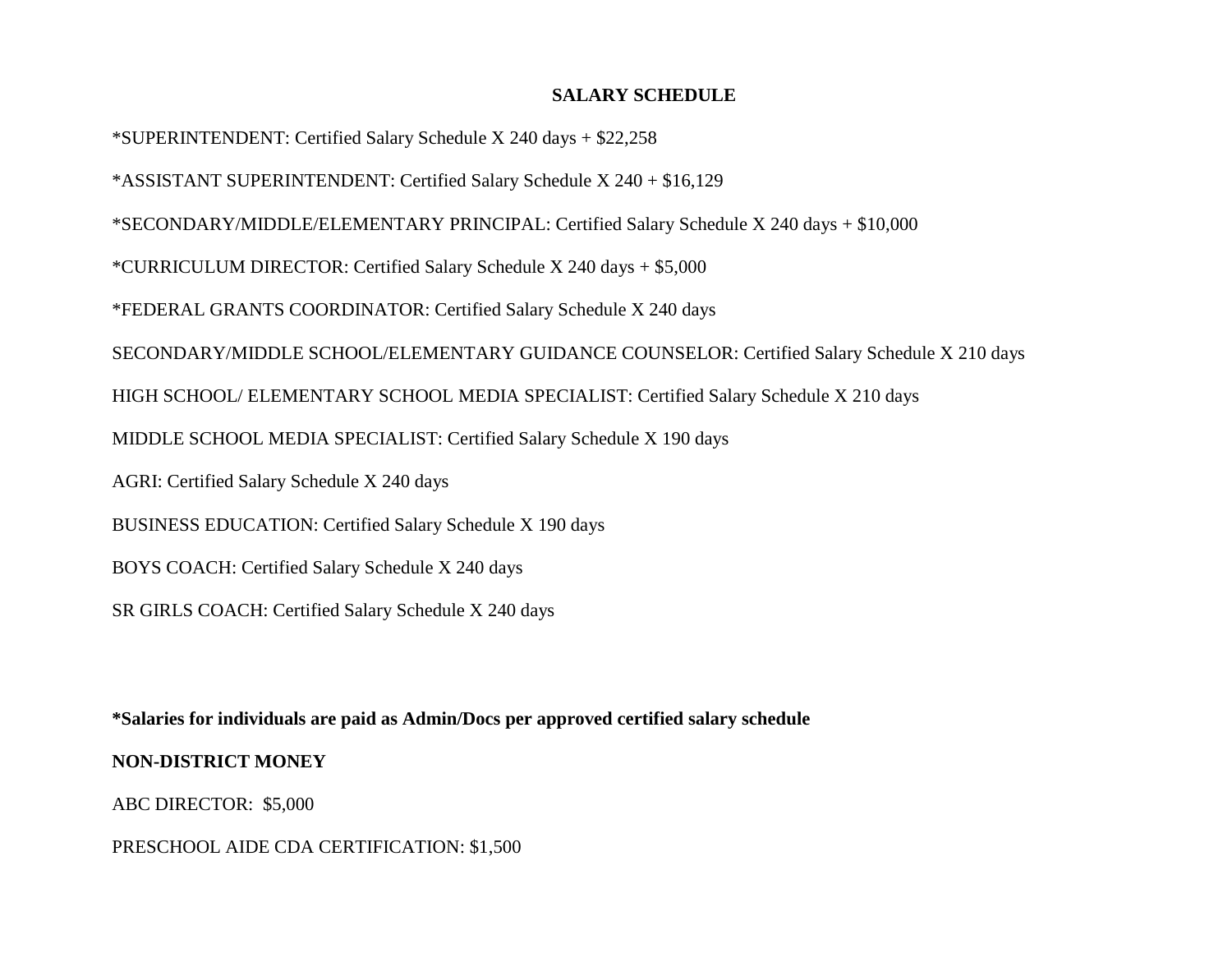#### **STIPENDS**

**Athletic Stipends: To be paid an additional duty, the staff member must be a contracted employee who is paid from the salary schedule. Coaching staff must meet AAA criteria.**

BASKETBALL—SENIOR \$3,000 PEE WEE BOYS COACH: \$750 JUNIOR \$1,500 ATHLETIC DIRECTOR: \$1,500 BOYS BASEBALL COACH: \$1,200 GIRLS SOFTBALL COACH: \$1,200 7 TH GRADE GIRLS BASKETBALL: \$750 7 TH GRADE BOYS BASKETBALL: \$750 SENIOR CHEERLEADER SPONSOR: \$1,500 JUNIOR CHEERLEADER SPONSOR: \$1,200 LITTLE DRIBBLERS INSTRUCTOR: \$200 STUDENT COUNCIL SPONSOR: \$500 per sponsor SENIOR CLASS SPONSOR: \$300 per sponsor JUNIOR CLASS SPONSOR: \$600 per sponsor NATIONAL HONOR SOCIETY: \$500 per sponsor CHOIR: \$750 INSTRUMENTAL MUSIC INSTRUCTOR: \$3,000

PEE WEE GIRLS COACH: \$750 SENIOR VOLLEYBALL: \$1,200 JUNIOR VOLLEYBALL: \$750 SOCCER COACH: \$1,000 GOLF COACH: \$750 SENIOR TRACK COACH: \$750 JUNIOR TRACK COACH: \$700 BOWLING COACH: \$750 FBLA: \$500 YEARBOOK SPONSOR: \$1,000 NEWSPAPER SPONSOR: \$500 ART CLUB SPONSOR: \$600 DRAMA CLUB SPONSOR: \$750 SUMMER GT: \$600 EAST LAB FACILITATOR: \$2,000